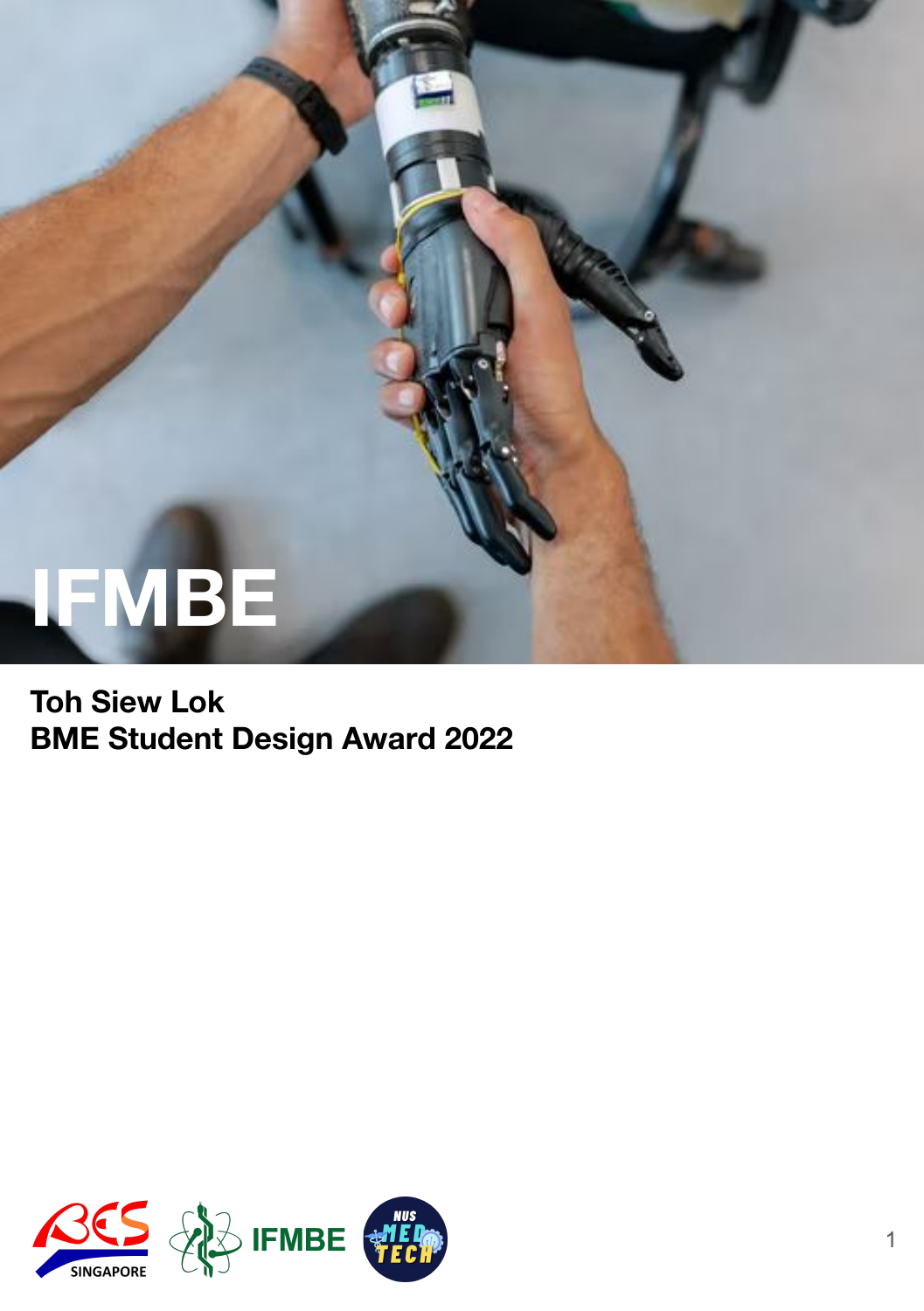

## **Table of Contents**

#### About the event 3

### **Our finalists**

**Team 5 4 Team 7** 5 **Team 8** 6 **Team 10** 7<br>**Team 11** 8 **Team 11** 



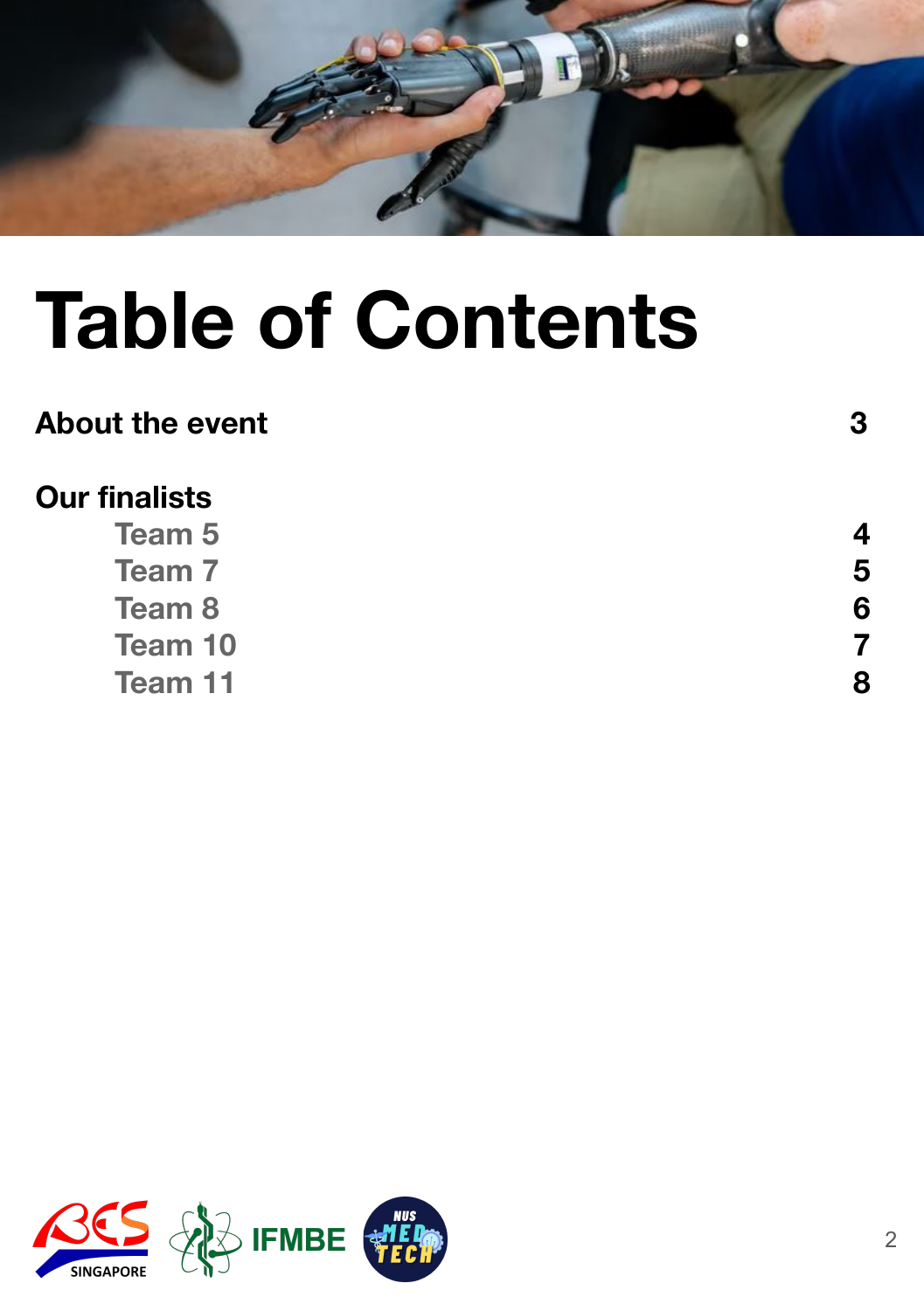

## **Welcome.**

### **About the Toh Siew Lok BME Student Design Award**

The IFMBE Toh Siew Lok BME Student Design Award is a jointly organised competition by the National University of Singapore (NUS) MedTech Society, the Biomedical Engineering Society (Singapore) and the International Federation for Medical and Biological Engineering. It is organised in memory of the late Professor Toh Siew Lok, a pivotal figure behind the driving of student education and innovation in biomedical engineering.

The theme of this year's competition is the design of appropriate technology to improve healthcare in resource-scarce communities. The designs will be judged according to the following criteria:

(a) Innovativeness; (b) Potential benefit(s) to healthcare in resource-scarce communities; (c) Low cost and ease of deployment and (d) Viability of the design and potential in reaching the market.

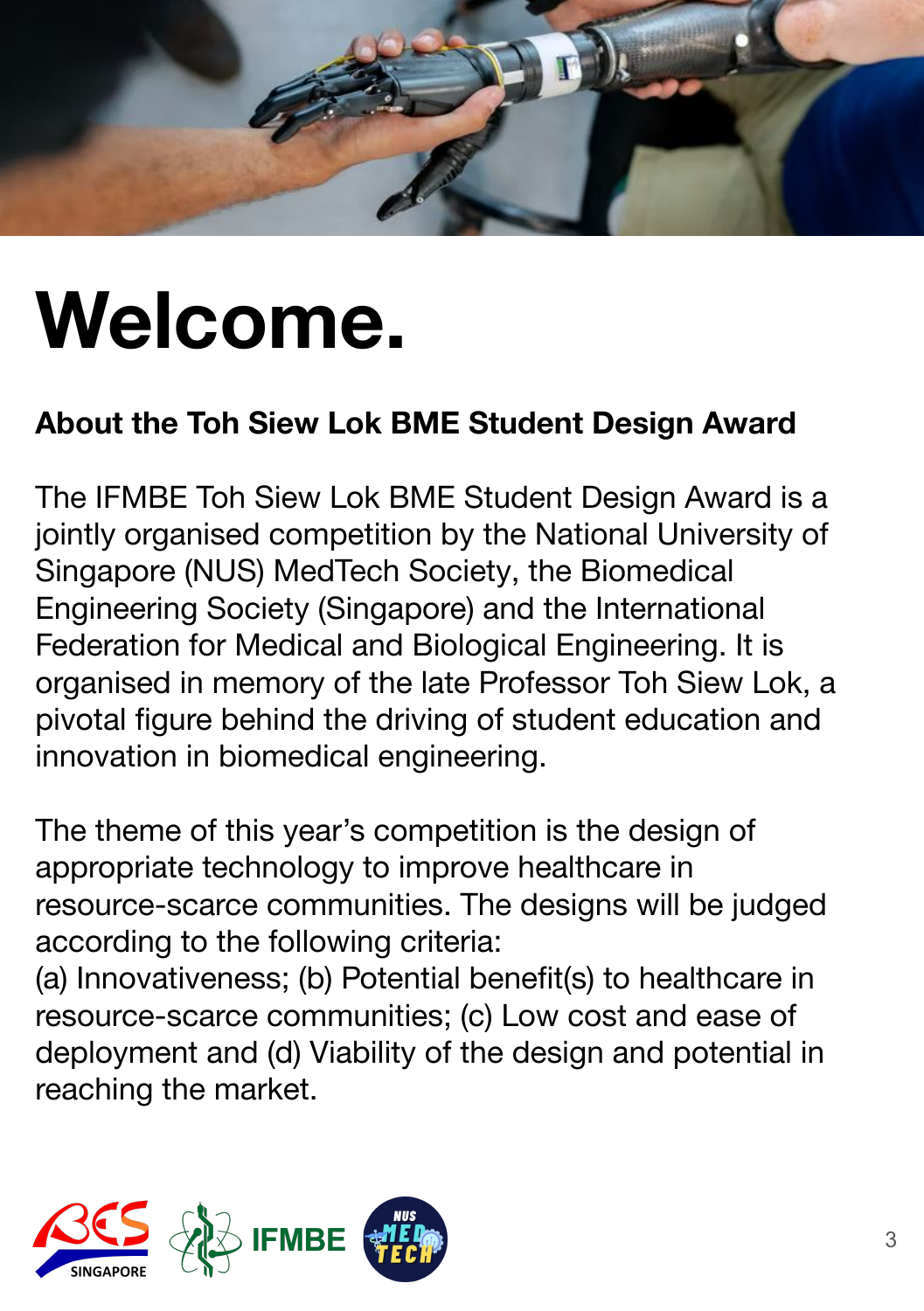

### **Team 5**

**Febryan Setiawan Tzu-Chien Wen Yin-Chen Lee** You-Liang Xie Tzu-Hao Wu Jyun-Siyan Chu

#### **Computational AI-based recognition and edge computing system for heart valve disease.**

The primary disease in this study is heart valve disease (HVD), including aortic stenosis (AS) and aortic regurgitation (AR).

Traditional ways to diagnose HVD include electrocardiography, echocardiography, and cardiac computed tomography (CT). However, some of the above instruments are huge and require experienced technicians to operate. While HVD is globally prevalent, there remains many undiagnosed patients worldwide, thus heightening the potential demand and market size for the proposed device, *CARE-Valve*.

The main purpose of *CARE-Valve* is to screen more undiagnosed HVD patients through the adoption of a low-cost and doctor-free approach.

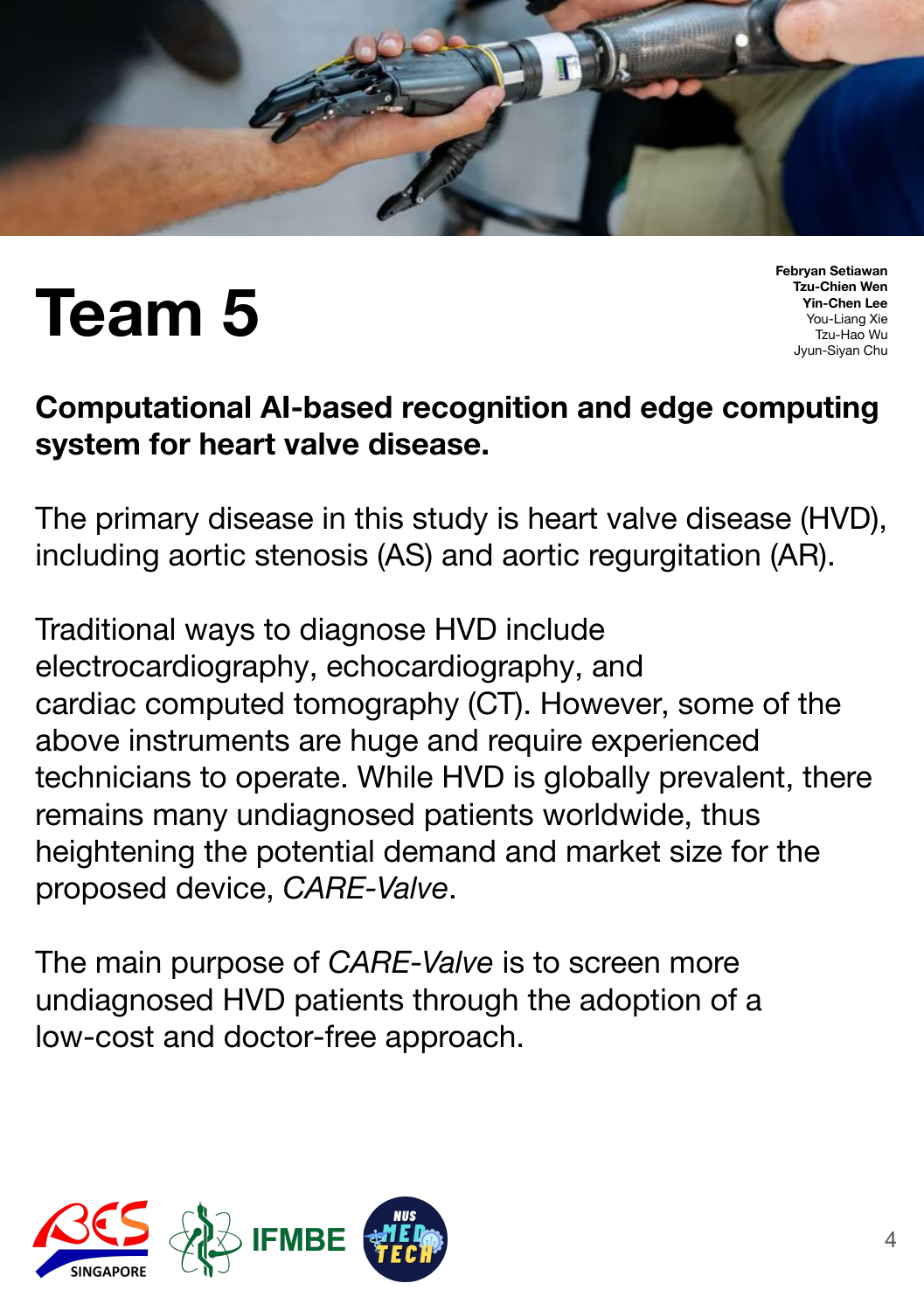

**Sarah Si-En, Chen** Qian Qian, Han Jin, Jin

### **Team 7**

#### **Modular hybrid robotic arm for bedside rehabilitation.**

Traditional rigid robots are widely used today in many fields such as automotive industries, nuclear industries and healthcare. They can be specifically programmed to perform highly precise and efficient manipulation tasks. In the healthcare applications, they are mainly used to aid rehabilitation of the patients in the form of robotic exoskeletons. However, due to their rigid structures and poor environmental compliance and adaptability, they possess safety risks when interacting with users. Further, these robots are heavy and bulky, limiting their portability.

The proposed *hybrid robotic arm* demonstrates higher force applications and a larger bending range of motion compared to existing robotic arms made of entirely soft materials. It can potentially minimize safety hazards for users during human-robot interactions while having sufficient payload and range of motion for rehabilitation applications.

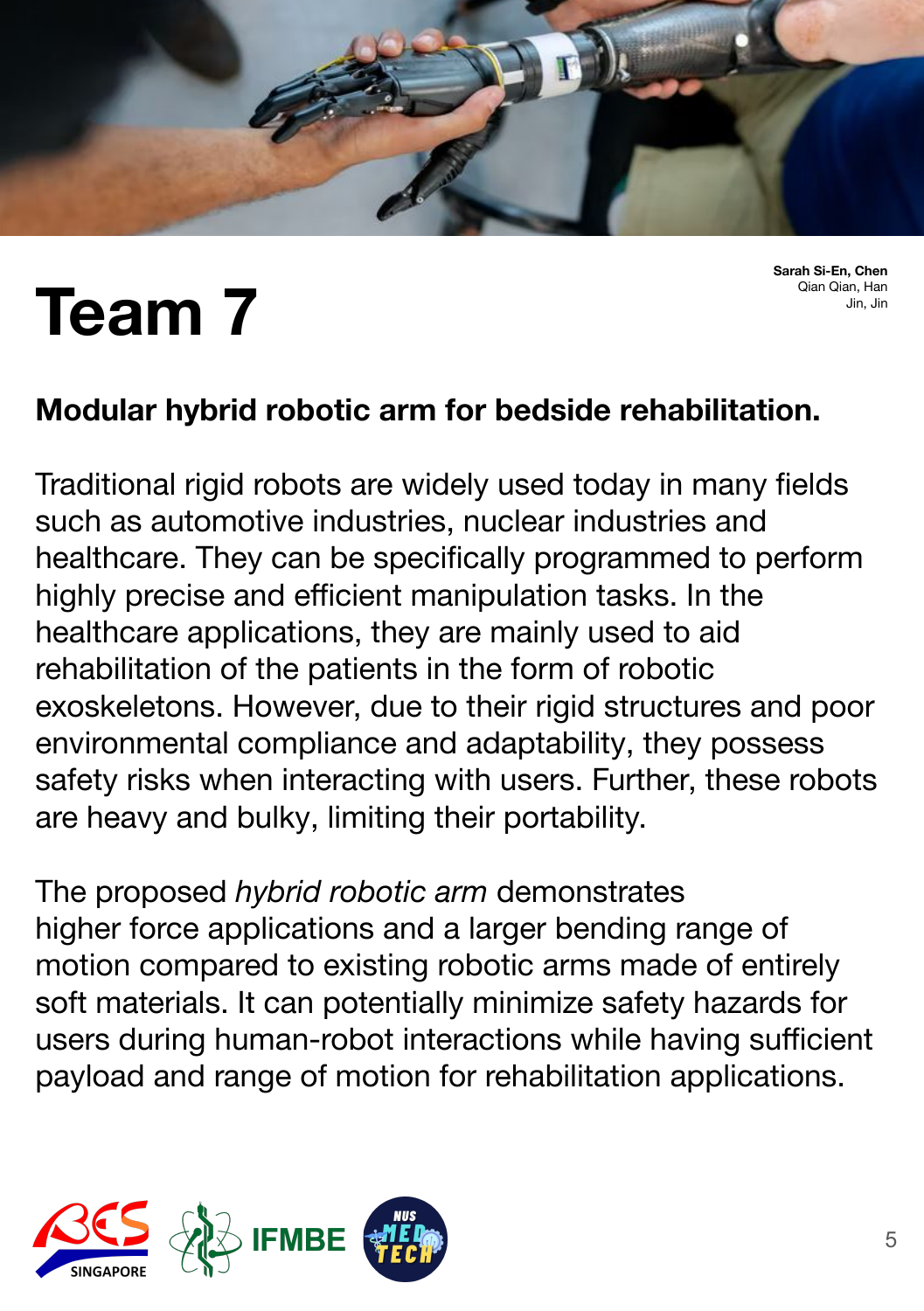

**Aisyah Ibrahim**

### **Team 8**

#### **Miniaturised robotic guide for visually impaired travelling assistance.**

The conventional blind-navigation cane, which is commonly used by visually impaired people, is ineffective due to its limited search area. A traditional cane notifies its user if there are walking hazards along the path only upon contact. It is also known that the expenses of these current devices are excessively exorbitant, and the average visually handicapped person cannot afford them. Furthermore, due to the weight, volume, and functions associated with its basic purpose, it has been deemed tough to handle.

As such, the proposed *robotic guide* incorporates sensors calibrated over a number of tests in order to improve judgement accuracy. It successfully integrates IoT through its connection to a mobile phone for GPS tracking and navigation, ensuring that users arrive at their destination safely.

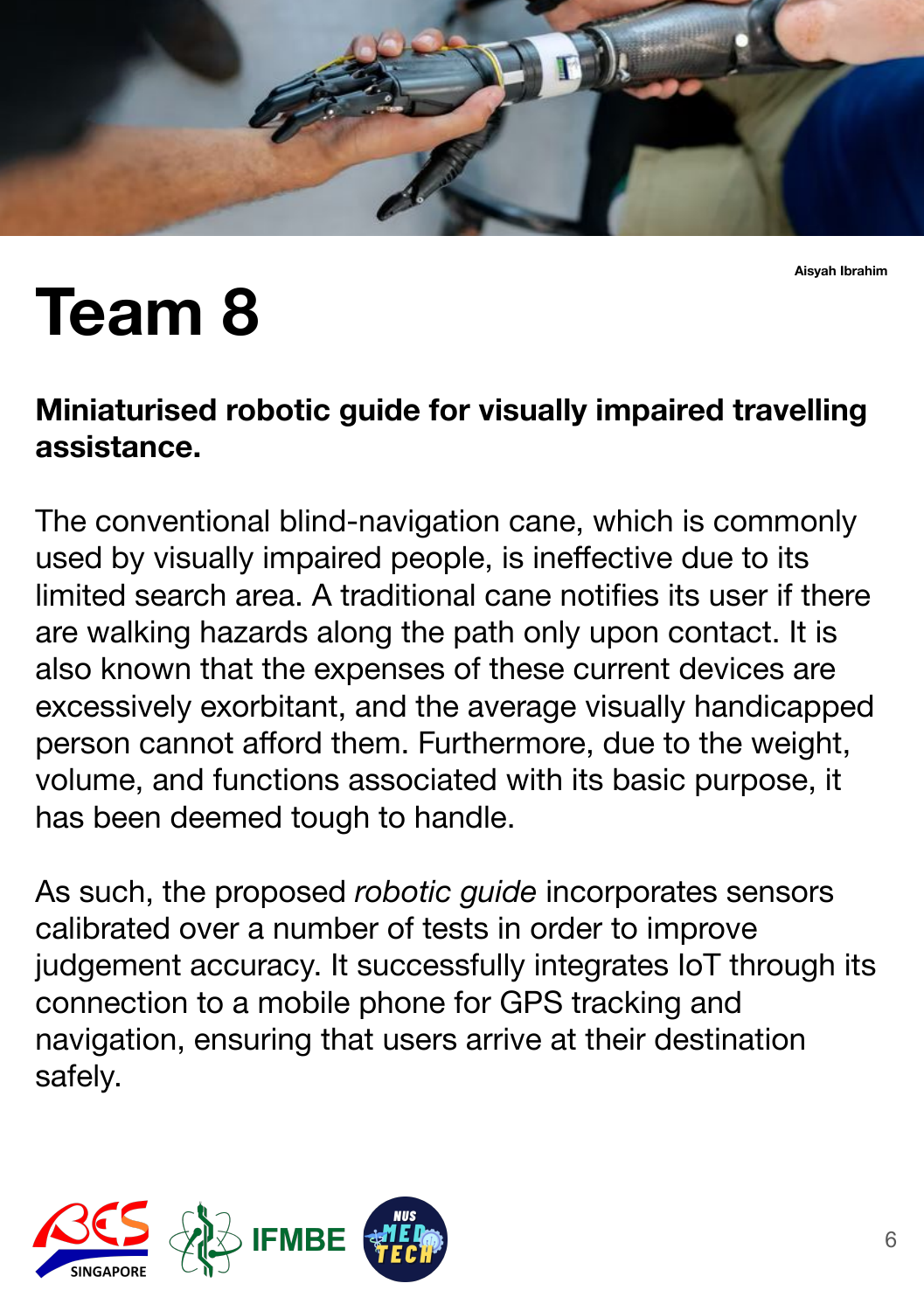

### **Team 10**

**Shashaank Abhinav, Venkatesh Rachel Reno, Lim Victoria, Tse** Kah Meng, Ang

#### **A novel and cost-effective multi-factor chemical-based lateral flow assay for early detection and outcome prediction in chronic kidney disease (CKD).**

In light of the COVID-19 pandemic and the concern surrounding increased mortality for those with comorbidities (of which CKD makes up a large percentage), the silent prevalence of CKD in the global population has risen to attention worldwide. In its early stages, CKD tends not to cause any symptoms, as the body can function even with a handicap in kidney functionality. This is compounded by the fact that urinalysis and blood tests have low accessibility and are ineffective diagnostic tools.

As such, the *Trident* bridges the lab with the dipstick, combining accuracy with ease of use and affordability. It also goes a step further than lab-based tests, monitoring five key biomarkers in urine that specifically correlate to the occurrence and severity of CKD. The *Trident* thus allows users to obtain a more holistic risk profile.

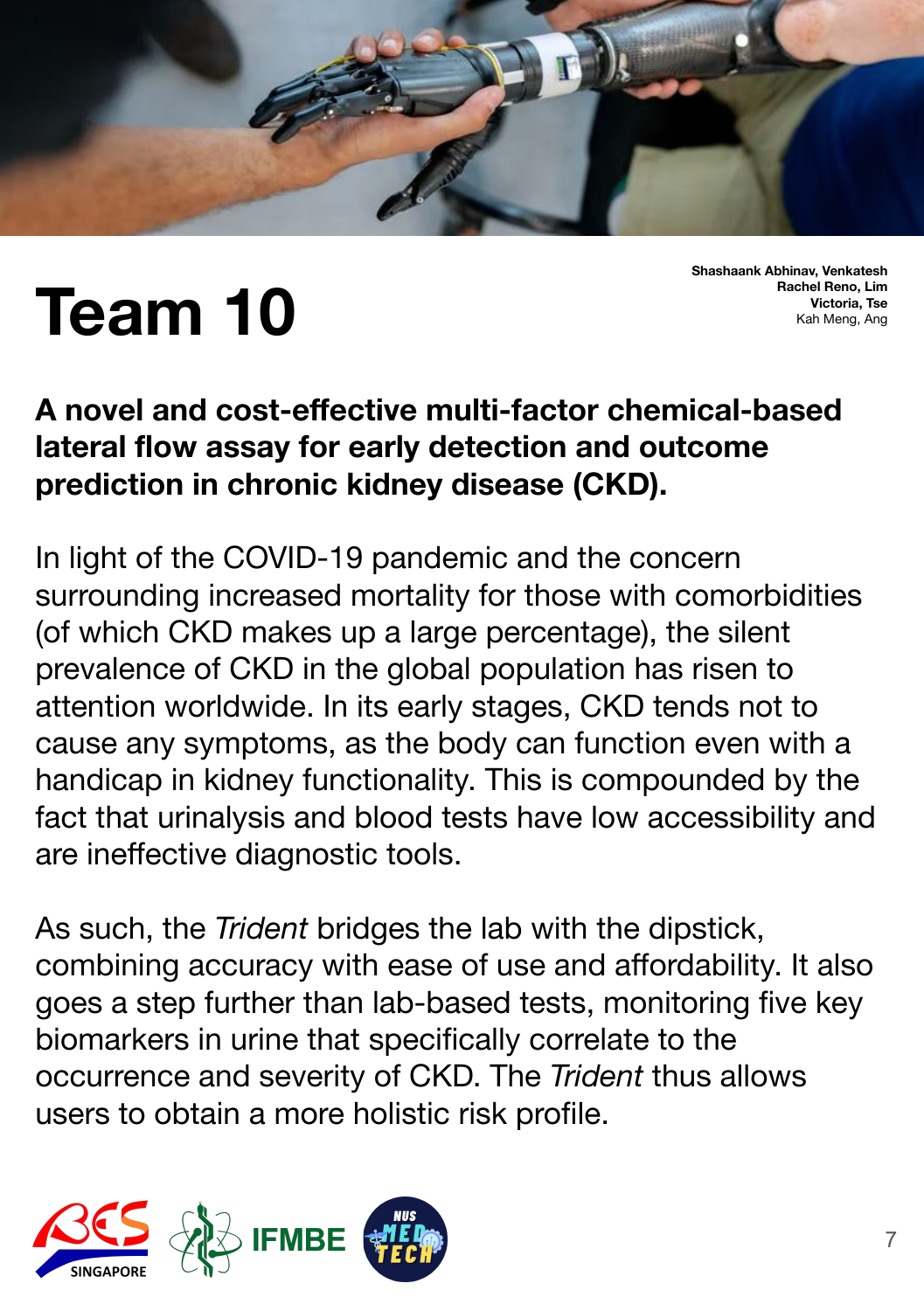

### **Team 11**

**Leslie Yessenia Cieza Huane Julissa Elvira Venancio Huerta** Mateo Santiago Valverde Jara Diego Aldo Bustos Puga

### **HIMO**

More than 20% of people over 60 years of age suffer from mental or neural disorder, accounting for 17.4% of the years lived with disability in the elderly population. Dementia and depression are the most common neuropsychiatric disorders in this age group. However, these problems suffered by the elderly population are not usually detected in their true dimension. Further, The COVID-19 pandemic has impacted the world especially with digital transformation. As such, many older adults, who stayed at home, have started to see it as an assistive technology.

Our solution: *HIMO*. It is an innovative telehealth application with fast, safe, reliable and economical psychological assistance; with specialized and personalized sessions. In addition, being a telehealth system, *HIMO* contributes to the reduction of COVID-19 infections in the elderly by avoiding the long lines at hospitals, where many infected people are known to be present.